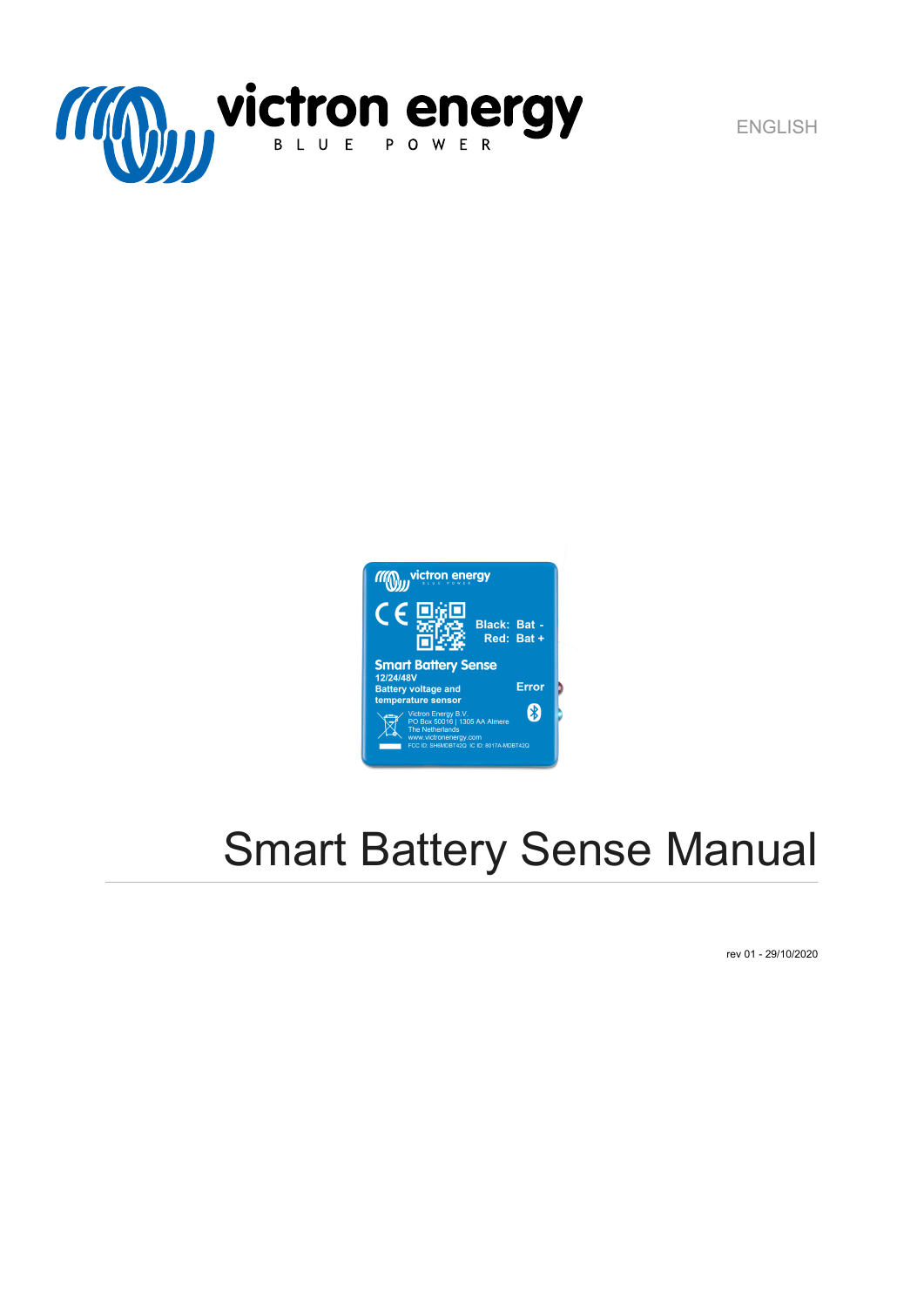## **Table of Contents**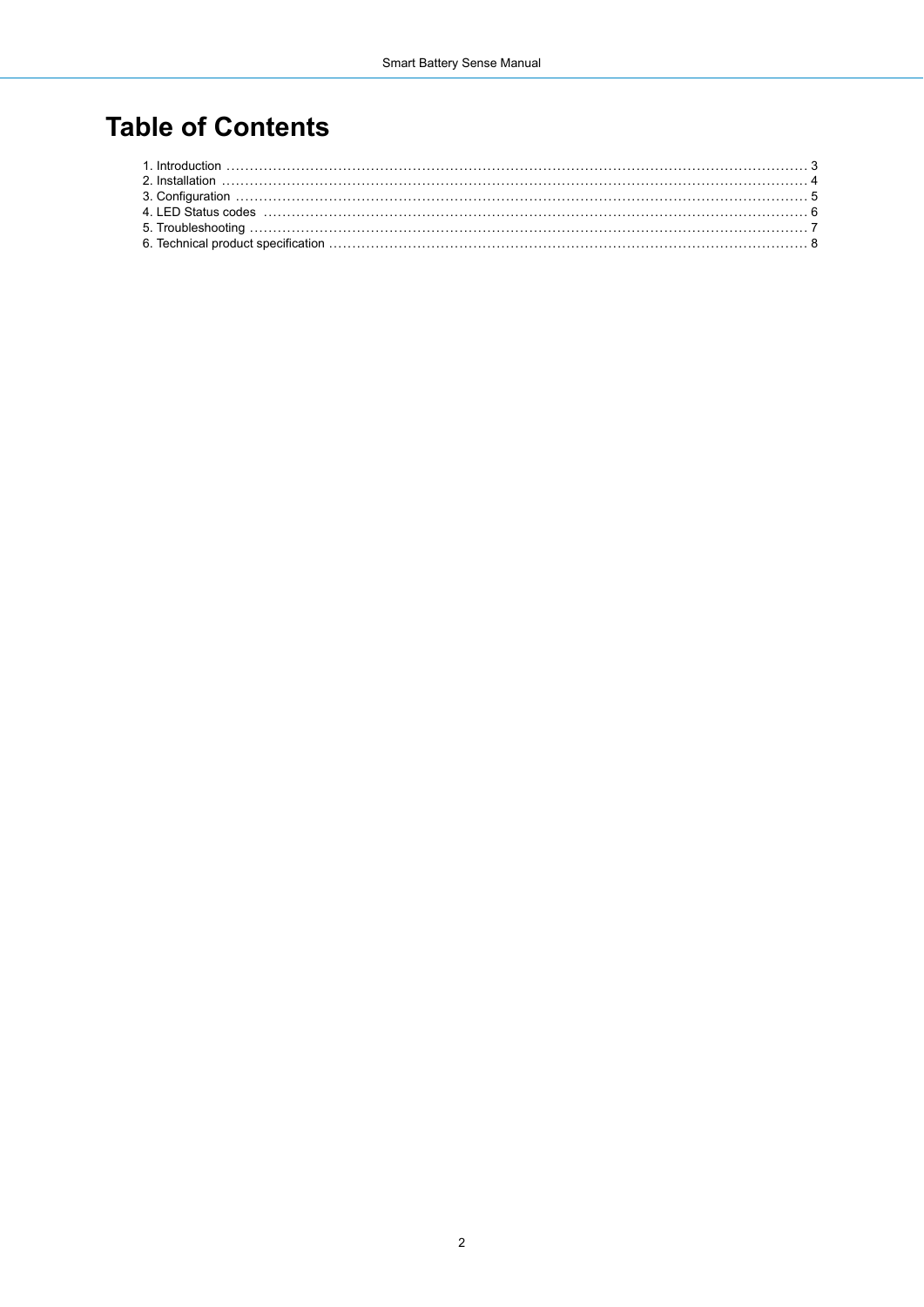#### <span id="page-2-0"></span>1. Introduction

*Smart Battery Sense* is a wireless battery voltage-and-temperature sensor for Victron MPPT Solar Chargers.

The Solar Charger uses these measurements to optimize its charge parameters.

The connection between *Smart Battery Sense* and one or more Solar Charger(s) is wireless: It uses VE.Smart Network - a wireless technology based on Bluetooth Smart.

Simple to install & configure, *Smart Battery Sense* comes with an inline fuse and pre-crimped eyelets. Revealing the self-adhesive tape on the back allows you to mount it directly on the battery.

Product page on our main website:<https://www.victronenergy.com/accessories/smart-battery-sense>

#### **When can I use Smart Battery Sense ...and when should I avoid using it?**

- Check the [VE.Smart Networking compatible products list](https://www.victronenergy.com/live/victronconnect:ve-smart-networking#vesmart_networking_compatible_products) for compatible Solar Chargers.
- *Smart Battery Sense* is not needed, or allowed, in systems which are already controlled by a Color Control GX or Venus GX, see FAQ Q6 for more info.
- *Smart Battery Sense* is not needed for installations which already have a BMV-712 (battery monitor) with a temperature sensor accessory.
- For installations using a BMV-702 together with its optional temperature sensor accessory for wireless connectivity consider adding a [VE.Direct Bluetooth Smart dongle](https://www.victronenergy.com/accessories/ve-direct-bluetooth-smart-dongle) instead of a Smart Battery Sense.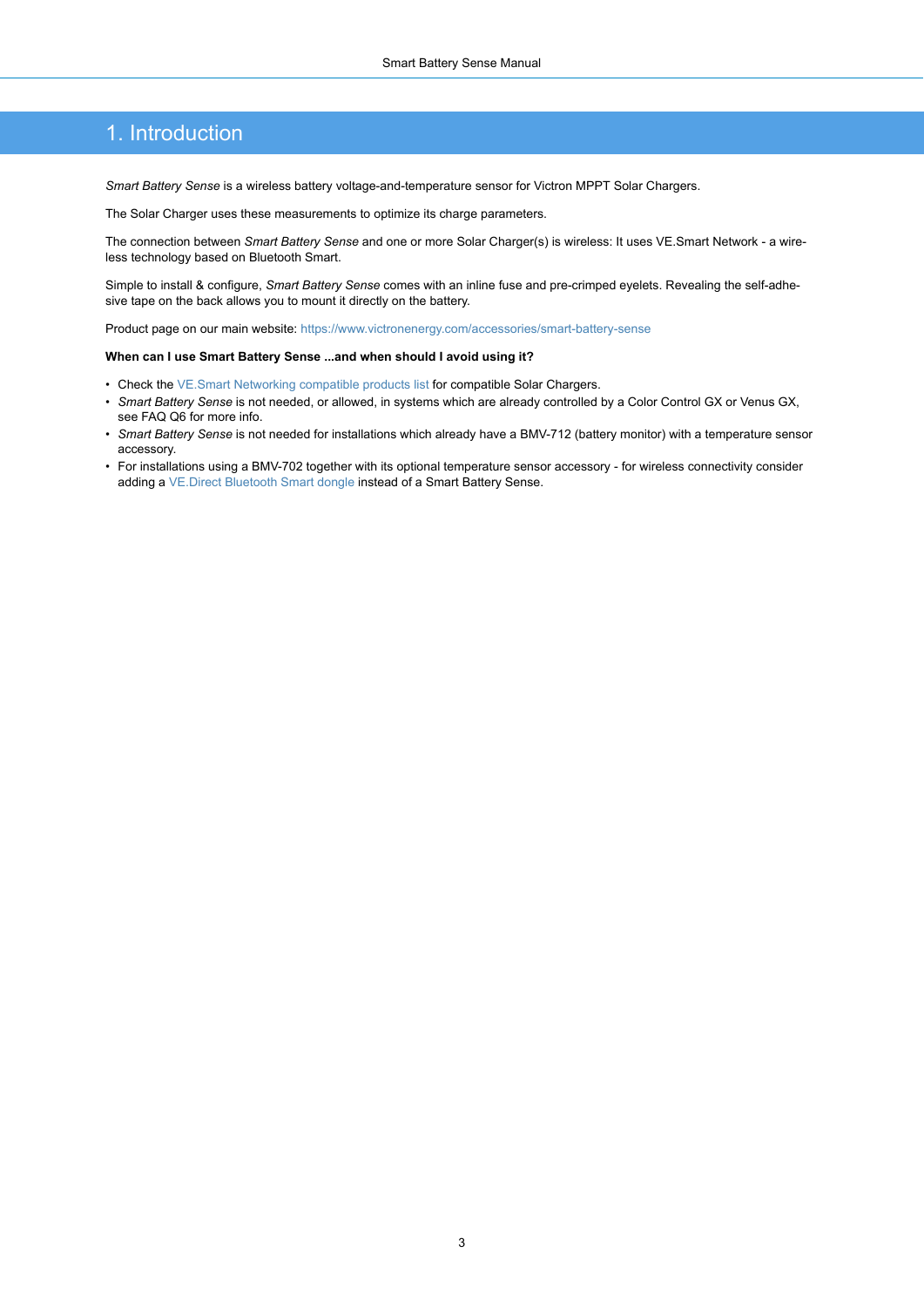#### <span id="page-3-0"></span>2. Installation

Connect the two eyelets to your battery terminals and attach the unit directly onto the battery-body using its self-adhesive strip.

For *banks* of batteries *Smart Battery Sense* may be connected to any one of the individual batteries.

If the bat+ and bat- cables are not long enough they may be extended - only make sure you use the same, or a thicker, gauge of cable.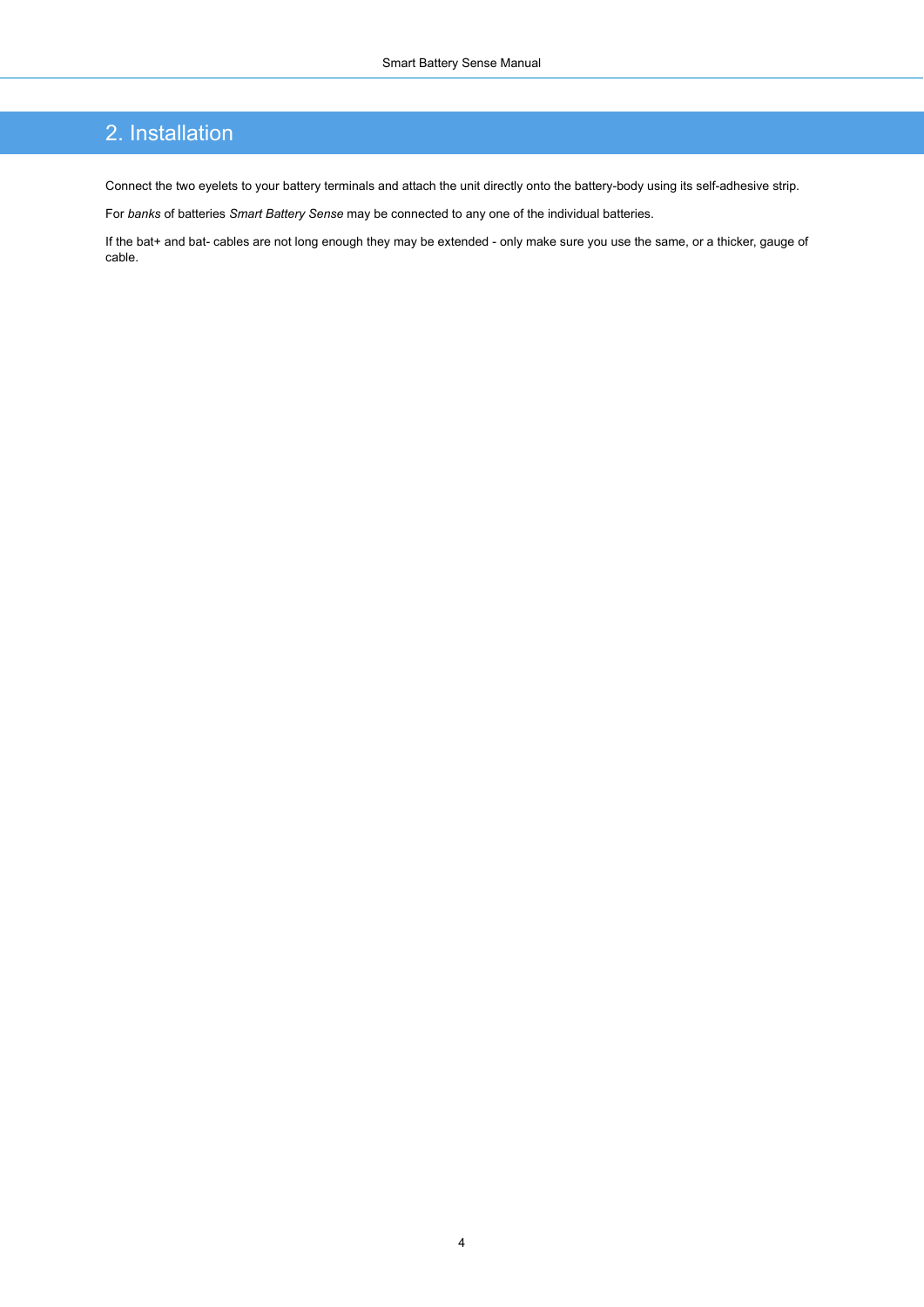### <span id="page-4-0"></span>3. Configuration

This video will show you how to install *Smart Battery Sense* and includes step-by-step instructions for connecting it your mobile phone via VictronConnect [VE.Smart Networking](https://www.victronenergy.com/live/victronconnect:ve-smart-networking) manual.

<https://www.youtube.com/embed/v62wCfXaWXY>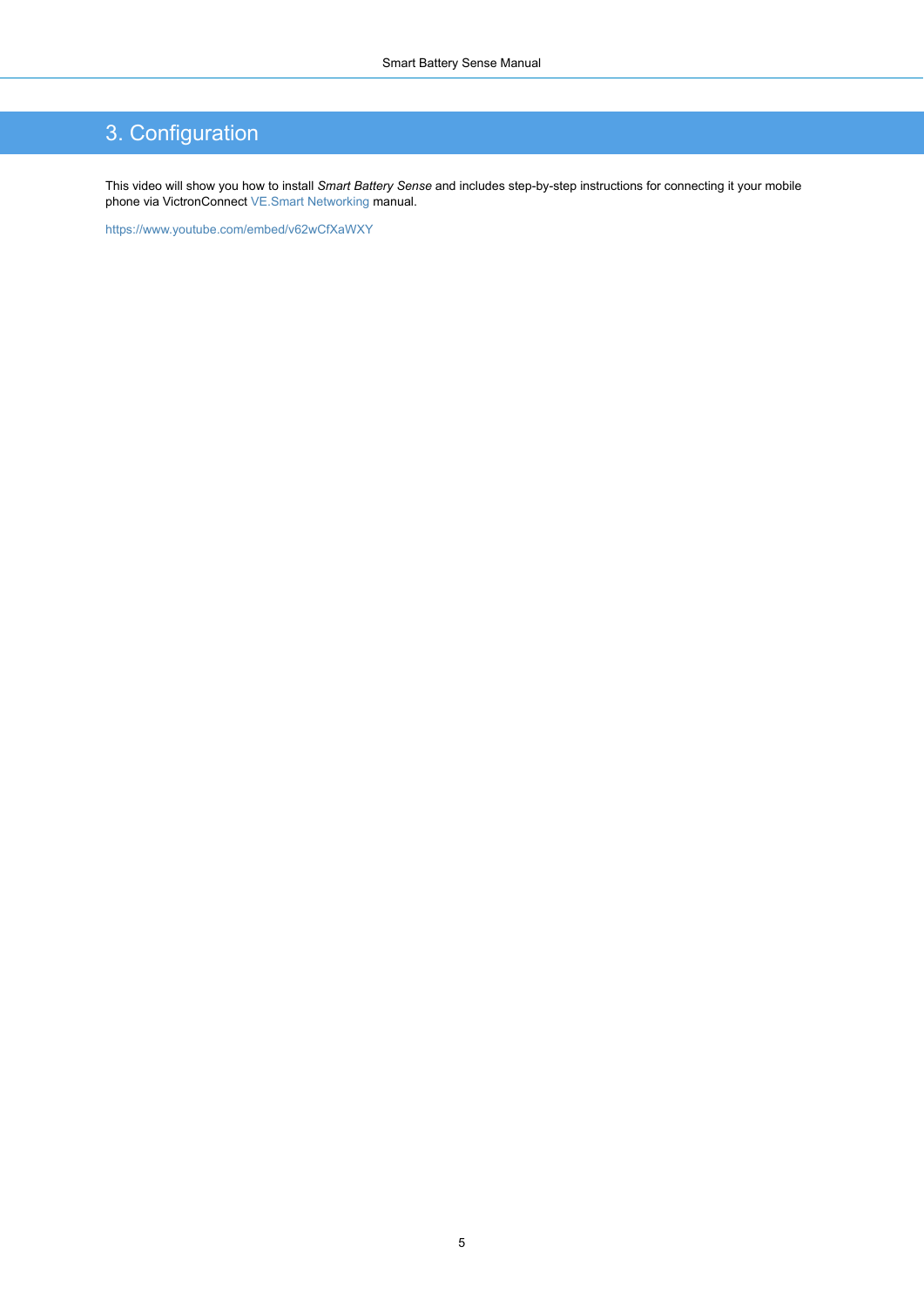#### <span id="page-5-0"></span>4. LED Status codes

*Smart Battery Sense* has two LEDs: a Bluetooth status LED (blue), and an Error LED (red).

On power-up, the Bluetooth LED will be slow-blinking - indicating that the device is ready to accept a Bluetooth connection.

If both LEDs remain illuminated, something is wrong with the *Smart Battery Sense* unit (Hardware error).

When the LEDs are alternating quickly for more than 30 seconds, the *Smart Battery Sense* is in firmware update mode and will need to complete the update before it can be used. Firmware updates are performed (where necessary) after connecting to VictronConnect.

| <b>Blue LED</b>    | Red LED            | <b>Smart Battery</b><br>Sense state | <b>Connection State</b> | Remark                                                                                                                                          |
|--------------------|--------------------|-------------------------------------|-------------------------|-------------------------------------------------------------------------------------------------------------------------------------------------|
| On                 | On                 | Not functional                      | Disabled                | Hardware error.                                                                                                                                 |
|                    |                    |                                     |                         | Smart Battery Sense will not be visible in VictronConnect andit will not be contri-<br>buting information to the VE.Smart Network.              |
| Slow blink-<br>ing | Off                | Measuring V/T                       | Not connected           | If VE.Smart Networking has been configured, the device will be contributing the<br>voltage and temperature information to the VE.Smart network. |
| On                 | Off                | Measuring V/T                       | Connected               | If VE.Smart Networking has been configured, the device will be contributing the<br>voltage and temperature information to the VE.Smart network. |
| Fast blink-<br>ing | Fast blink-<br>ing | Firmware update                     | Not connected           | Red and Blue LED Alternating                                                                                                                    |
| On                 | Slow blink-<br>ing | Firmware update                     | Connected               |                                                                                                                                                 |
| On                 | Fast blink-<br>ing | Firmware update                     | Programming             |                                                                                                                                                 |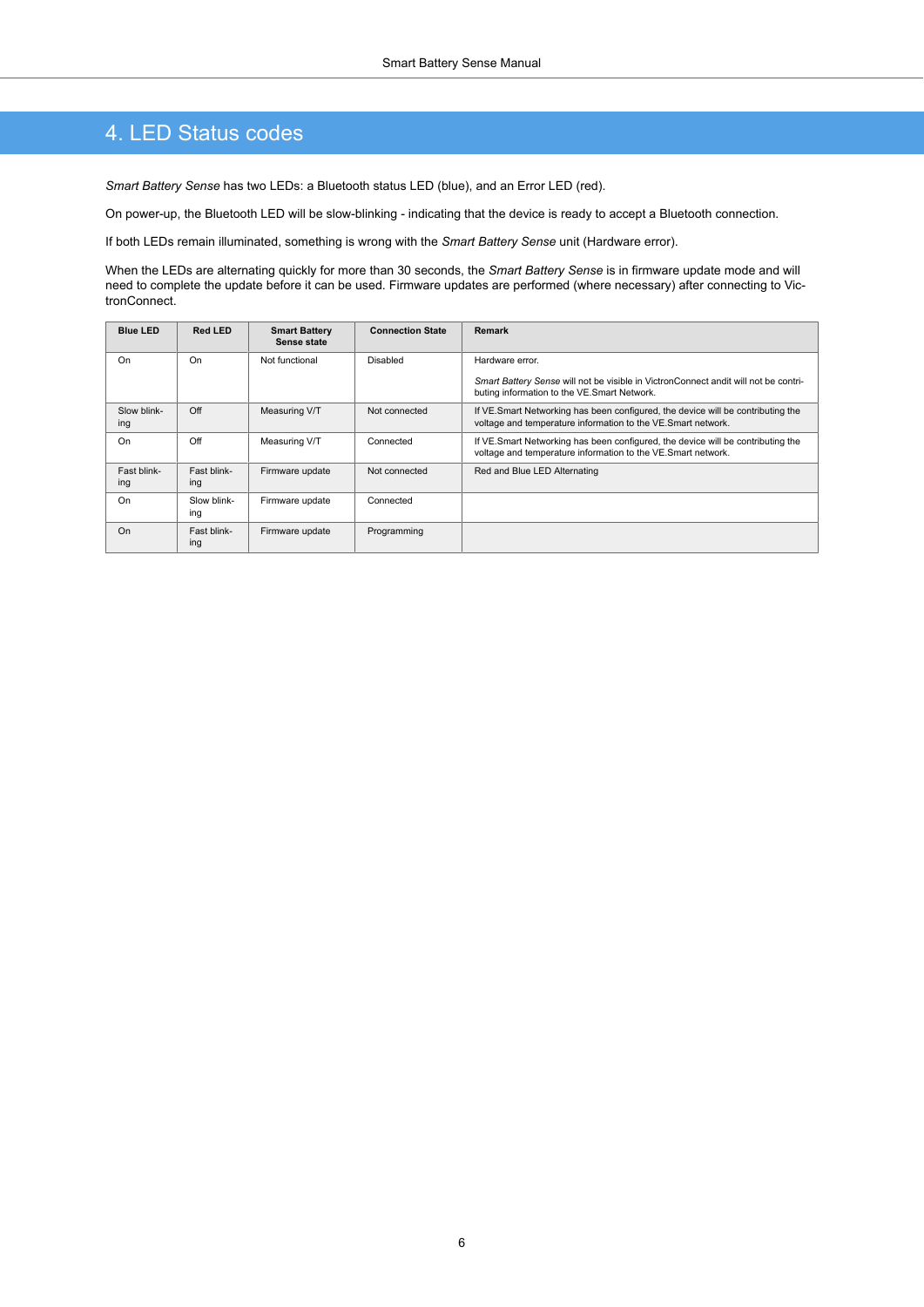### <span id="page-6-0"></span>5. Troubleshooting

See both the [VictronConnect manual](https://www.victronenergy.com/live/victronconnect:start) and the [VE.Smart Network manual](https://www.victronenergy.com/live/victronconnect:ve-smart-networking).